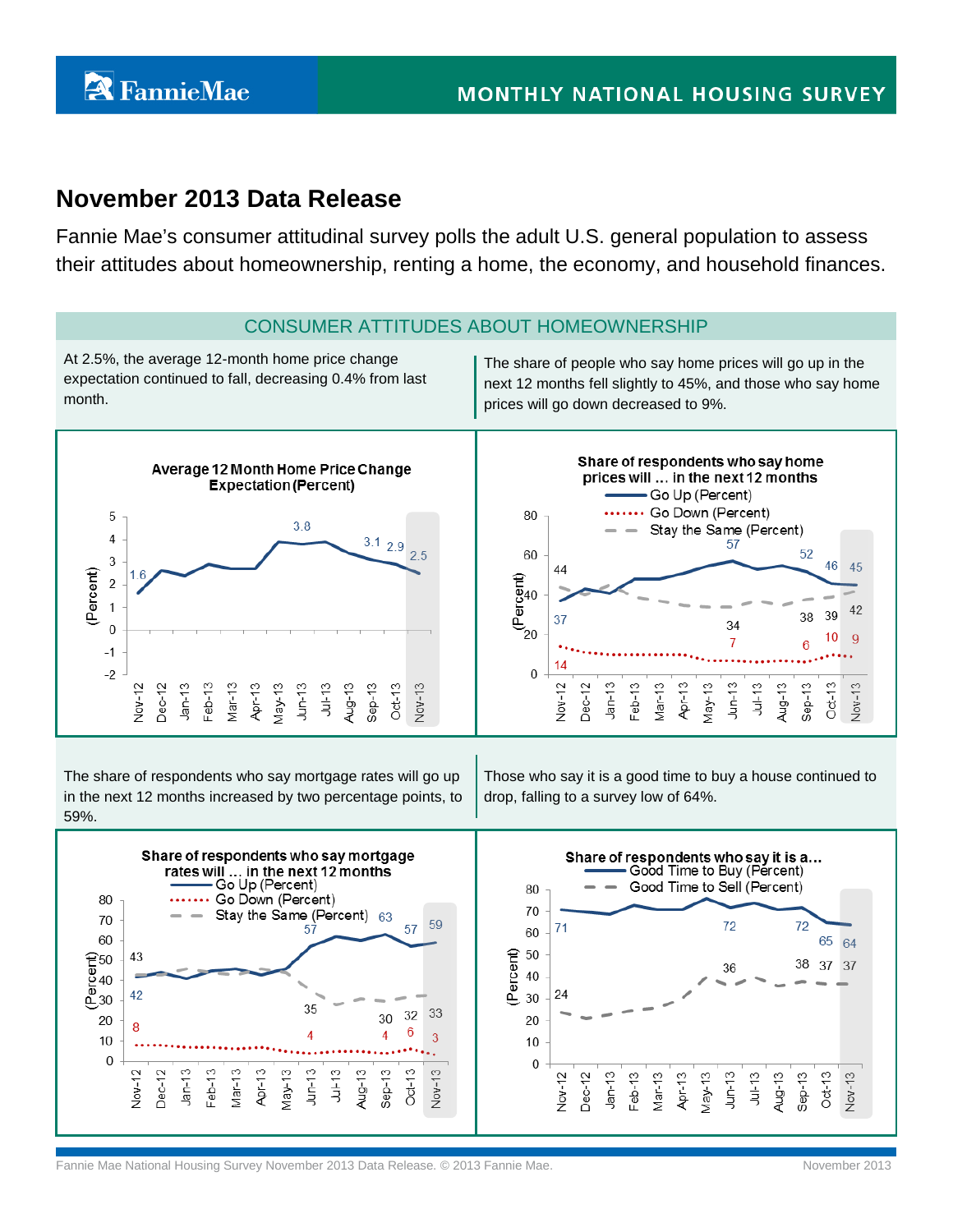

#### CONSUMER ATTITUDES ABOUT HOMEOWNERSHIP AND HOME RENTAL

The average 12-month rental price change expectation dropped to an all-time survey low of 2.8%.

50% of those surveyed said home rental prices will go up in the next 12 months, decreasing two percentage points from last month.



50% of respondents thought it would be easy for them to get a home mortgage today, an increase of four percentage points from last month.

The share of respondents who say they would buy if they were going to move decreased slightly, to 68%.

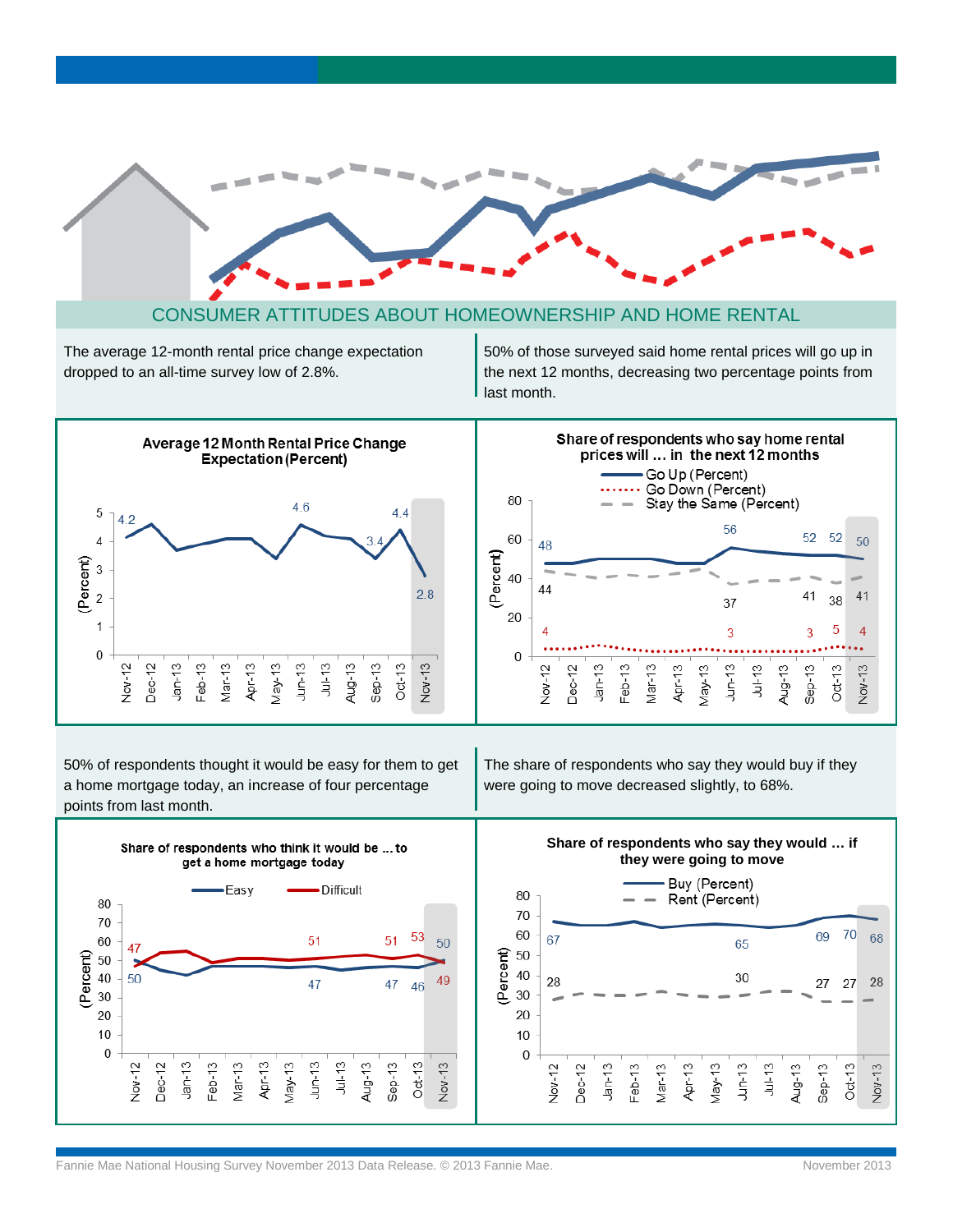

#### CONSUMER ATTITUDES ABOUT THE ECONOMY AND HOUSEHOLD FINANCES

The share of respondents who say the economy is on the right track increased to 32% but remains low compared to earlier this year.

The percentage of respondents who expect their personal financial situation to get worse in the next 12 months held steady at 22%.



The share of respondents who say their household income is significantly higher than it was 12 months ago increased slightly to 22%.



At 33%, the share of respondents who say their household expenses are significantly higher than they were 12 months ago fell slightly from last month.



Fannie Mae National Housing Survey November 2013 Data Release. © 2013 Fannie Mae. November 2013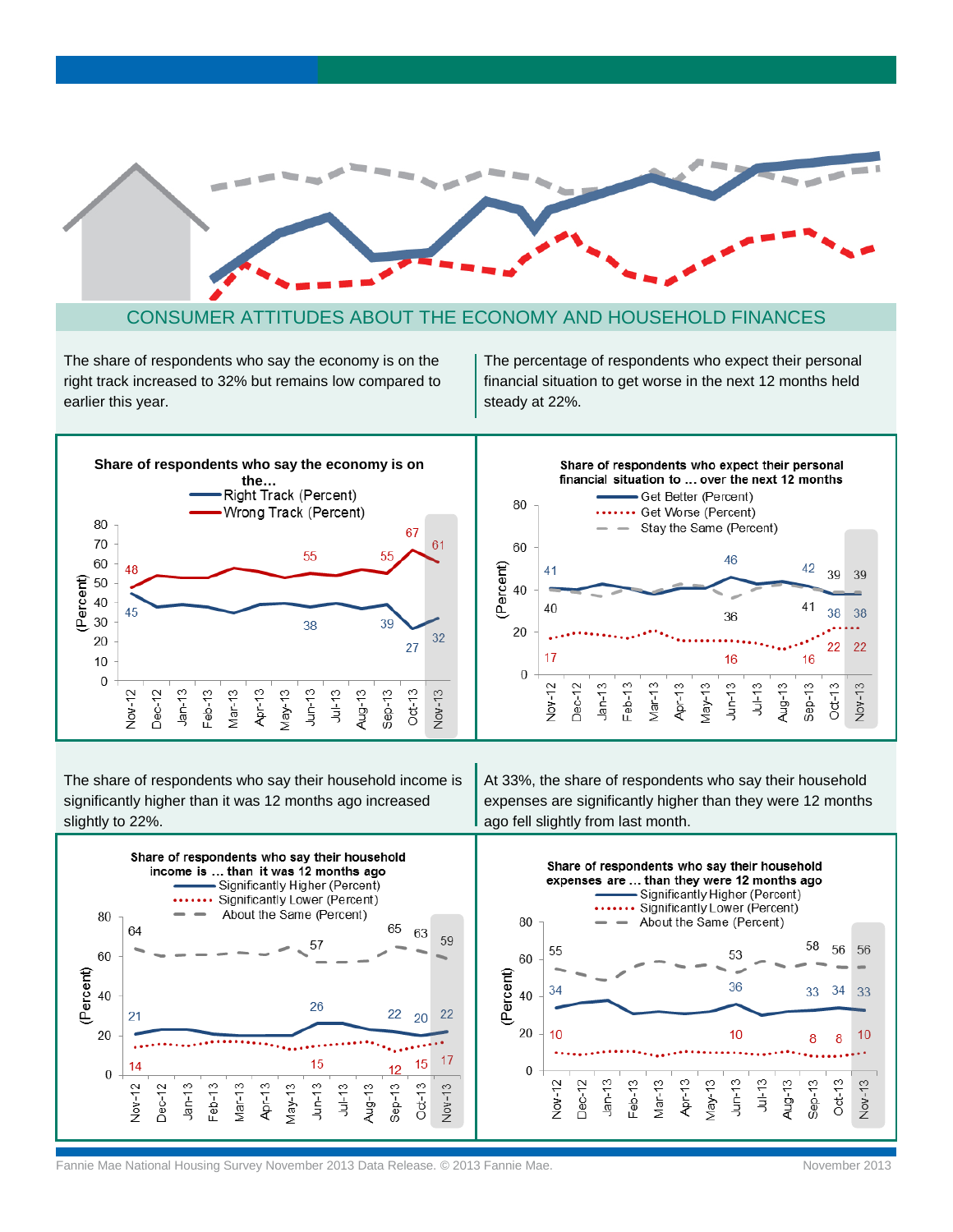# **Fannie Mae Monthly National Housing Survey**

## November 2013 APPENDIX

### **About the Survey**

The Fannie Mae National Housing Survey polled a nationally representative sample of 1,002 respondents aged 18 and older between November 1, 2013 and November 20, 2013. Most of the data collection occurred during the first two weeks of this period. Findings were compared to the same survey conducted monthly beginning June 2010.

Interviews were conducted by Penn Schoen Berland, in coordination with Fannie Mae.

The statistics in this release are estimated from sample surveys and are subject to sampling variability as well as nonsampling error, including bias and variance from response, nonreporting, and undercoverage. Expected price changes are calculated by creating an average of all responses, using a 0% change for those who said prices would stay the same, and excluding outliers beyond two standard deviations. All figures are shown in percentages, except where otherwise stated.

#### **November 2013 Survey Audience Size: General Population (N=1,002) Margin of Error: ±3.1%**

| Average home price change expectation |      |  |
|---------------------------------------|------|--|
|                                       | $\%$ |  |
| November 2012                         | 1.6  |  |
| December 2012                         | 2.6  |  |
| January 2013                          | 2.4  |  |
| February 2013                         | 2.9  |  |
| March 2013                            | 2.7  |  |
| April 2013                            | 2.7  |  |
| May 2013                              | 3.9  |  |
| June 2013                             | 3.8  |  |
| <b>July 2013</b>                      | 3.9  |  |
| August 2013                           | 3.4  |  |
| September 2013                        | 3.1  |  |
| October 2013                          | 2.9  |  |
| November 2013                         | 2.5  |  |

**Share of respondents who say home prices will go up, go down, or stay the same in the next 12 months**

|                  | % Go Up | % Go Down       | % Stay the Same |
|------------------|---------|-----------------|-----------------|
| November 2012    | 37      | 14              | 44              |
| December 2012    | 43      | 11              | 40              |
| January 2013     | 41      | 10 <sup>°</sup> | 45              |
| February 2013    | 48      | 10              | 39              |
| March 2013       | 48      | 10              | 37              |
| April 2013       | 51      | 10              | 35              |
| May 2013         | 55      | 7               | 34              |
| June 2013        | 57      | 7               | 34              |
| <b>July 2013</b> | 53      | 6               | 37              |
| August 2013      | 55      | 7               | 35              |
| September 2013   | 52      | 6               | 38              |
| October 2013     | 46      | 10              | 39              |
| November 2013    | 45      | 9               | 42              |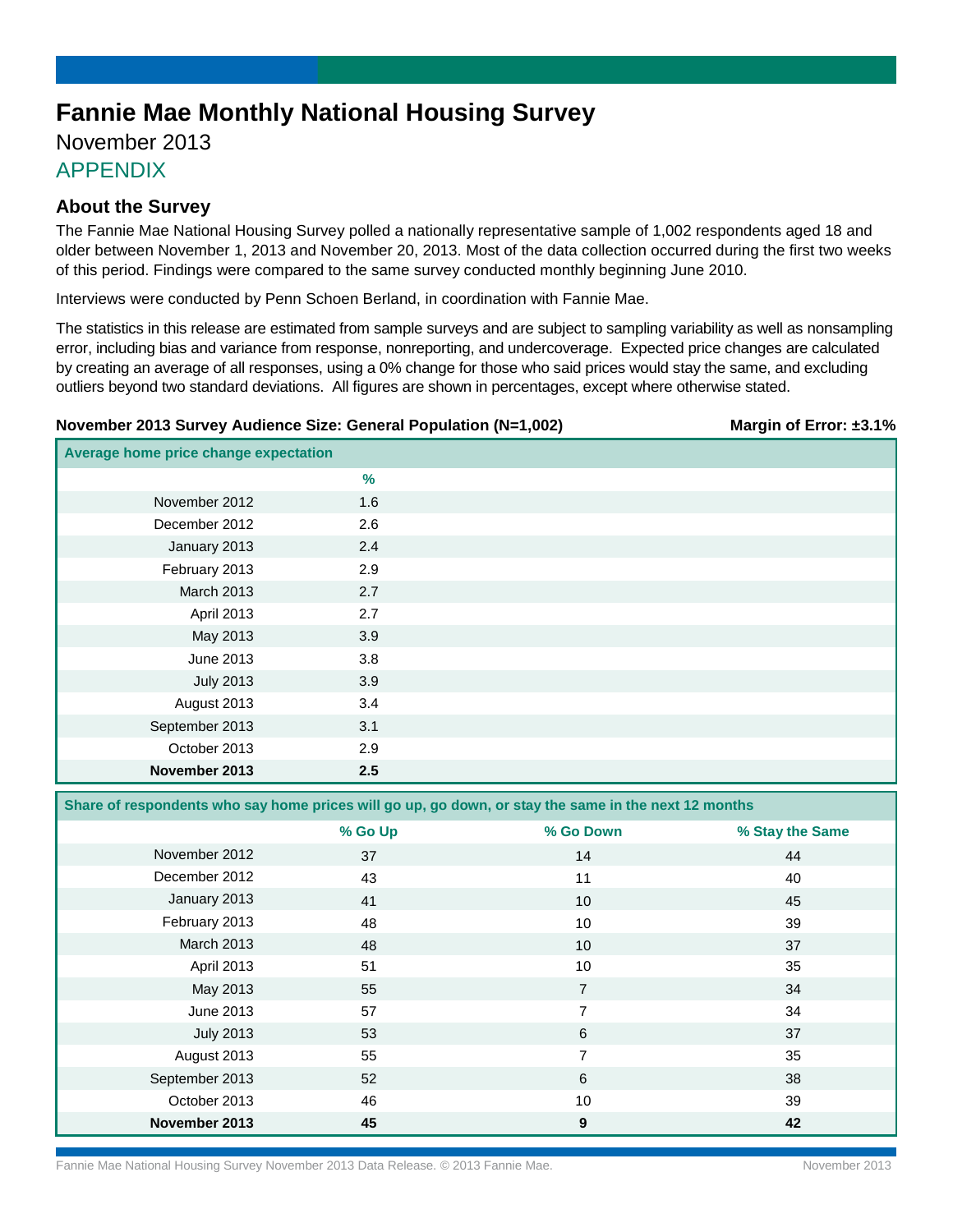| Share of respondents who say mortgage rates will go up, go down, or stay the same in the next 12 months |         |                |                 |  |
|---------------------------------------------------------------------------------------------------------|---------|----------------|-----------------|--|
|                                                                                                         | % Go Up | % Go Down      | % Stay the Same |  |
| November 2012                                                                                           | 42      | 8              | 43              |  |
| December 2012                                                                                           | 44      | 8              | 43              |  |
| January 2013                                                                                            | 41      | $\overline{7}$ | 46              |  |
| February 2013                                                                                           | 45      | 7              | 44              |  |
| <b>March 2013</b>                                                                                       | 46      | 6              | 43              |  |
| April 2013                                                                                              | 43      | $\overline{7}$ | 46              |  |
| May 2013                                                                                                | 46      | 5              | 44              |  |
| June 2013                                                                                               | 57      | $\overline{4}$ | 35              |  |
| <b>July 2013</b>                                                                                        | 62      | 5              | 28              |  |
| August 2013                                                                                             | 60      | 5              | 31              |  |
| September 2013                                                                                          | 63      | $\overline{4}$ | 30              |  |
| October 2013                                                                                            | 57      | 6              | 32              |  |
| November 2013                                                                                           | 59      | 3              | 33              |  |

**Share of respondents who say it is a good time to buy, and share of respondents who say it is a good time to sell**

|                   | % Good Time to Buy | % Good Time to Sell |  |
|-------------------|--------------------|---------------------|--|
| November 2012     | 71                 | 24                  |  |
| December 2012     | 70                 | 21                  |  |
| January 2013      | 69                 | 23                  |  |
| February 2013     | 73                 | 25                  |  |
| <b>March 2013</b> | 71                 | 26                  |  |
| April 2013        | 71                 | 30                  |  |
| May 2013          | 76                 | 40                  |  |
| June 2013         | 72                 | 36                  |  |
| <b>July 2013</b>  | 74                 | 40                  |  |
| August 2013       | 71                 | 36                  |  |
| September 2013    | 72                 | 38                  |  |
| October 2013      | 65                 | 37                  |  |
| November 2013     | 64                 | 37                  |  |

## **Average rental price change expectation**

| Average remain priod change expectation |     |  |
|-----------------------------------------|-----|--|
|                                         | %   |  |
| November 2012                           | 4.2 |  |
| December 2012                           | 4.6 |  |
| January 2013                            | 3.7 |  |
| February 2013                           | 3.9 |  |
| March 2013                              | 4.1 |  |
| April 2013                              | 4.1 |  |
| May 2013                                | 3.4 |  |
| June 2013                               | 4.6 |  |
| <b>July 2013</b>                        | 4.2 |  |
| August 2013                             | 4.1 |  |
| September 2013                          | 3.4 |  |
| October 2013                            | 4.4 |  |
| November 2013                           | 2.8 |  |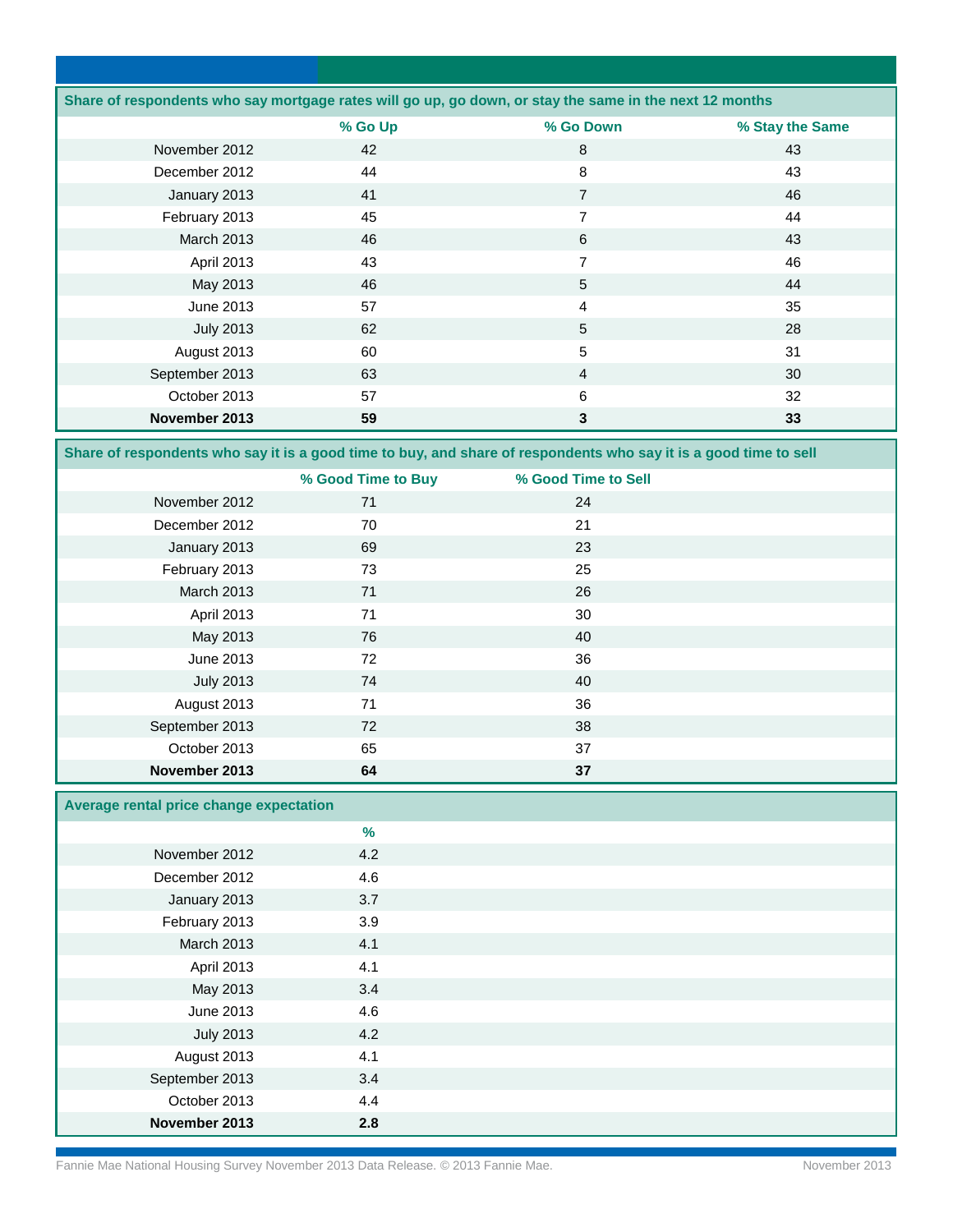|                   |         | Share of respondents who say home rental prices will go up, go down, or stay the same in the next 12 months |                |
|-------------------|---------|-------------------------------------------------------------------------------------------------------------|----------------|
|                   | % Go Up | % Go Down                                                                                                   | %Stay the Same |
| November 2012     | 48      | $\overline{4}$                                                                                              | 44             |
| December 2012     | 48      | $\overline{4}$                                                                                              | 42             |
| January 2013      | 50      | 6                                                                                                           | 40             |
| February 2013     | 50      | $\overline{4}$                                                                                              | 42             |
| <b>March 2013</b> | 50      | 3                                                                                                           | 41             |
| April 2013        | 48      | 3                                                                                                           | 43             |
| May 2013          | 48      | $\overline{4}$                                                                                              | 45             |
| June 2013         | 56      | 3                                                                                                           | 37             |
| <b>July 2013</b>  | 54      | 3                                                                                                           | 39             |
| August 2013       | 53      | 3                                                                                                           | 39             |
| September 2013    | 52      | 3                                                                                                           | 41             |
| October 2013      | 52      | 5                                                                                                           | 38             |
| November 2013     | 50      | 4                                                                                                           | 41             |

**Share of respondents who think it would be difficult or easy for them to get a home mortgage today**

|                  | % Difficult | % Easy |  |
|------------------|-------------|--------|--|
| November 2012    | 47          | 50     |  |
| December 2012    | 54          | 45     |  |
| January 2013     | 55          | 42     |  |
| February 2013    | 49          | 47     |  |
| March 2013       | 51          | 47     |  |
| April 2013       | 51          | 47     |  |
| May 2013         | 50          | 46     |  |
| June 2013        | 51          | 47     |  |
| <b>July 2013</b> | 52          | 45     |  |
| August 2013      | 53          | 46     |  |
| September 2013   | 51          | 47     |  |
| October 2013     | 53          | 46     |  |
| November 2013    | 49          | 50     |  |

**Share of respondents who say they would buy or rent if they were going to move** 

|                  | % Buy | % Rent |  |
|------------------|-------|--------|--|
| November 2012    | 67    | 28     |  |
| December 2012    | 65    | 31     |  |
| January 2013     | 65    | 30     |  |
| February 2013    | 67    | 30     |  |
| March 2013       | 64    | 32     |  |
| April 2013       | 65    | 30     |  |
| May 2013         | 66    | 29     |  |
| June 2013        | 65    | 30     |  |
| <b>July 2013</b> | 64    | 32     |  |
| August 2013      | 65    | 32     |  |
| September 2013   | 69    | 27     |  |
| October 2013     | 70    | 27     |  |
| November 2013    | 68    | 28     |  |

Fannie Mae National Housing Survey November 2013 Data Release. © 2013 Fannie Mae. November 2013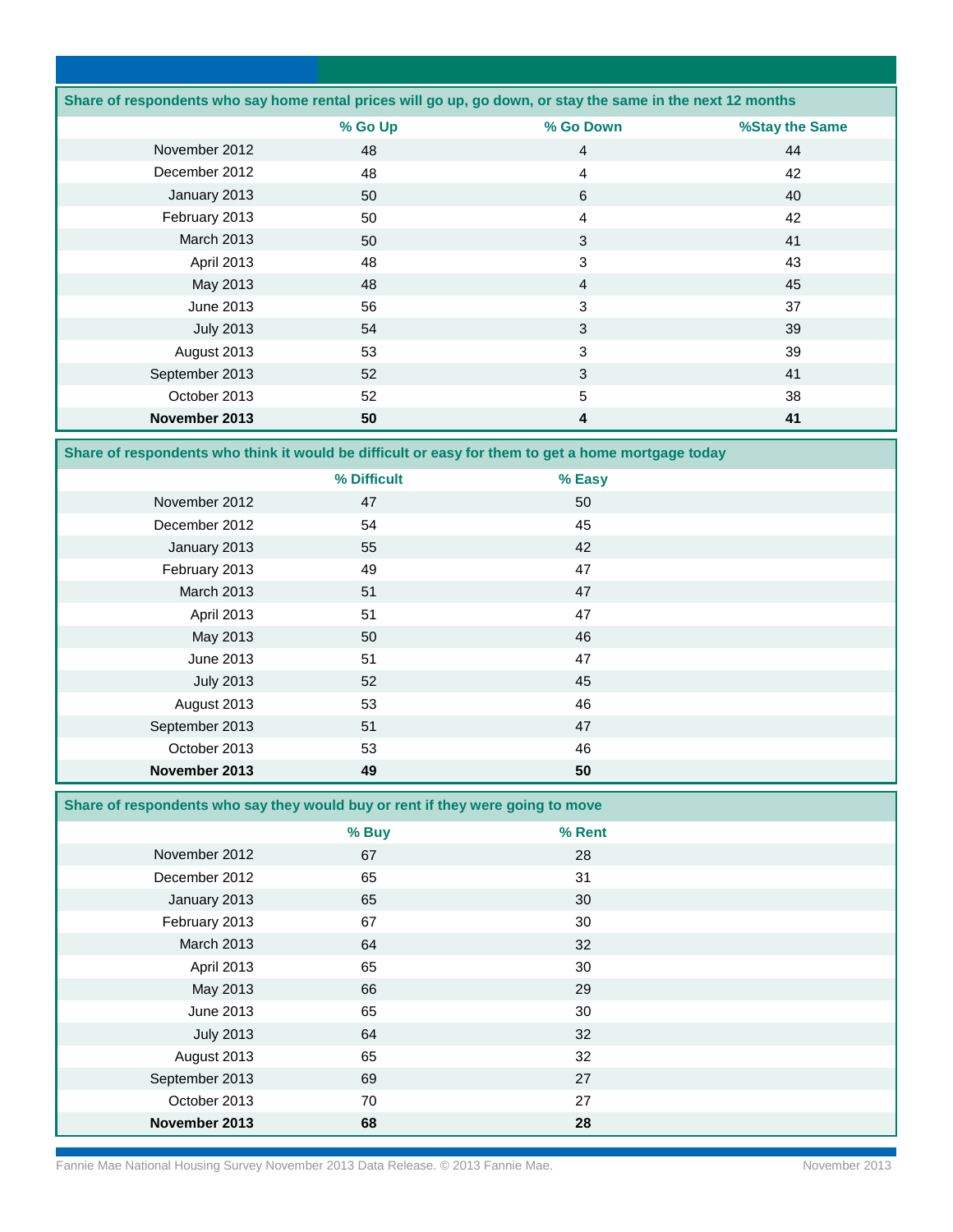| Share of respondents who think the economy is on the right track or the wrong track |                    |                    |  |
|-------------------------------------------------------------------------------------|--------------------|--------------------|--|
|                                                                                     | <b>Right Track</b> | <b>Wrong Track</b> |  |
| November 2012                                                                       | 45                 | 48                 |  |
| December 2012                                                                       | 38                 | 54                 |  |
| January 2013                                                                        | 39                 | 53                 |  |
| February 2013                                                                       | 38                 | 53                 |  |
| <b>March 2013</b>                                                                   | 35                 | 58                 |  |
| April 2013                                                                          | 39                 | 56                 |  |
| May 2013                                                                            | 40                 | 53                 |  |
| June 2013                                                                           | 38                 | 55                 |  |
| <b>July 2013</b>                                                                    | 40                 | 54                 |  |
| August 2013                                                                         | 37                 | 57                 |  |
| September 2013                                                                      | 39                 | 55                 |  |
| October 2013                                                                        | 27                 | 67                 |  |
| November 2013                                                                       | 32                 | 61                 |  |

**Share of respondents who expect their personal financial situation to get better, get worse, or stay the same in the next 12 months**

|                  | % Get Better | % Get Worse | % Stay the Same |
|------------------|--------------|-------------|-----------------|
| November 2012    | 41           | 17          | 40              |
| December 2012    | 40           | 20          | 39              |
| January 2013     | 43           | 19          | 37              |
| February 2013    | 41           | 17          | 41              |
| March 2013       | 38           | 21          | 39              |
| April 2013       | 41           | 16          | 43              |
| May 2013         | 41           | 16          | 42              |
| June 2013        | 46           | 16          | 36              |
| <b>July 2013</b> | 43           | 15          | 41              |
| August 2013      | 44           | 12          | 43              |
| September 2013   | 42           | 16          | 41              |
| October 2013     | 38           | 22          | 39              |
| November 2013    | 38           | 22          | 39              |

**Share of respondents who say their household income is higher, lower, or about the same compared to 12 months ago** 

|                  | % Higher | % Lower | % About the Same |
|------------------|----------|---------|------------------|
| November 2012    | 21       | 14      | 64               |
| December 2012    | 23       | 16      | 60               |
| January 2013     | 23       | 15      | 61               |
| February 2013    | 21       | 17      | 61               |
| March 2013       | 20       | 17      | 62               |
| April 2013       | 20       | 16      | 61               |
| May 2013         | 20       | 13      | 65               |
| June 2013        | 26       | 15      | 57               |
| <b>July 2013</b> | 26       | 16      | 57               |
| August 2013      | 23       | 17      | 58               |
| September 2013   | 22       | 12      | 65               |
| October 2013     | 20       | 15      | 63               |
| November 2013    | 22       | 17      | 59               |

Fannie Mae National Housing Survey November 2013 Data Release. © 2013 Fannie Mae. November 2013